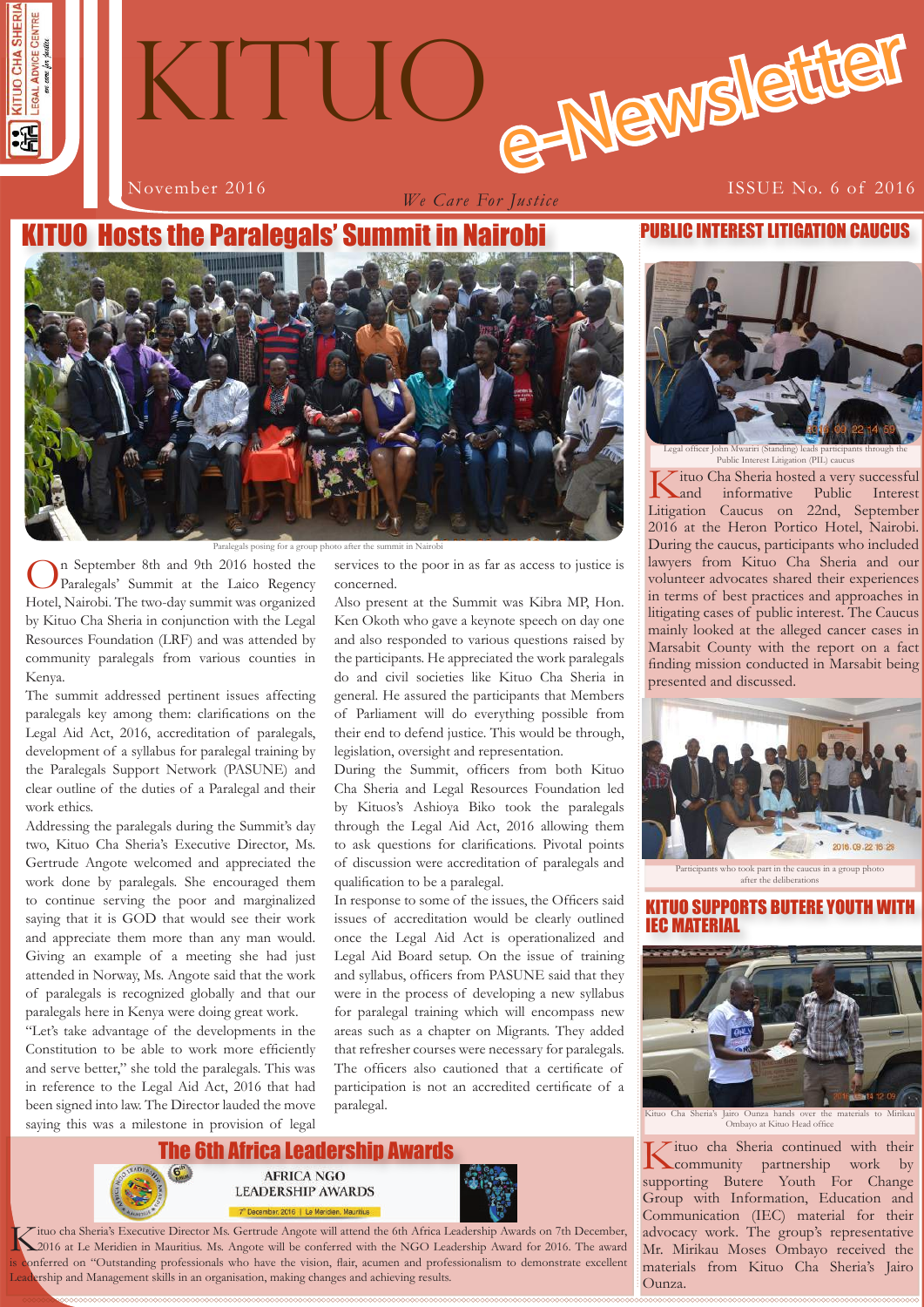

# KAMUKUNJI RESIDENTS RECEIVE FREE LEGAL ADVICE



Kituo officers and paralegal pose for a photo after the legal aid clinic in Eastleigh

A three day legal aid activity<br>In Kamukunji organized by Kituo Cha Sheria ended on 15th September, 2016 at Muyuyu, Eastleigh Third Avenue where over 110 clients were attended to by Kituo lawyer Maureen Thuo and Paralegals from the Kamukunji Community Justice Centre.

Previously Legal Aid clinics were held at Kiambui, PAG church which saw 110 clients attended to and at the Assistant Chief 's camp, opposite California Police station in California ward where over 60 clients were attended to. A total of over 280 clients, drawn from various parts of Kamukunji Sub County were attended to during the entire three - part legal aid clinic activity.

Addressing the participants yesterday, Airbase Location chief, Minicah Hamisi Otieno welcomed and appreciated the initiative by Kituo Cha Sheria, coming to the grassroots and helping community members. She encouraged residents to feel free to present their legal questions or problems saying that the lawyer and paralegals present could help and save them a great deal since the services were free.

Kamukunji Community Justice Centre Cordinator, Ezekiel Njenga thanked Kituo staff who participated in the activities and paralegals from the centre for having contributed greatly to the success of the activity. "We started on a little bit low note in Kiambiu but I am happy we are finishing on a high note here at Muyuyu, Eastleigh. Throughout the process, we have learnt various lessons and we have room for improvement next time," he said.

Nuria Abdi, a resident at Muyuyu, Eastleigh confirmed that residents in the area have got many problems

that require legal help/advice. According to her, family and marital problems were top on the list affecting residents (including her) in the area.

"We hope that the intervention by Kituo will at least see us breathe a sigh of relief and hope for tangible legal help since our efforts to local authorities and even the police have proved futile," she said. She remembers her husband leaving her in April this year for another woman within the same locality. The husband, whom she identified as Abdikadir chased her away with their three young children from the house claiming that Nuria had continually given birth to girls whereas he wished to have boys.

Since then, Nuria, who is currently pregnant, has been living in abject poverty with her three children. She says getting the daily food is a hurdle, leave alone school fees for her children.

Nuria compares the life she and her children are living to that of an asylum seeker. She says many more women experience the same problem in the area and it is their hope that the intervention of Kituo Cha Sheria will offer a ray of hope in salvaging them and restoring, dignity and womanhood to them. The CRADLE-The Children's Foundation joined Kituo at Muyuyu, Eastleigh to deal with children rights matters.



Kituo's legal officer Maureen Thuo advices a client as Ezekie Njenga(Kamukunji Community Juustice Centre) looks o

#### Key Upcoming Activities NOV - DEC 2016

- 1. Turkana market research on M-Haki and legal awreness forums
- 2. Access to justice and human rights radio talk shows-Turkana
- 3. Kilifi Markert research on M-Haki and legal awareness forums
- 4. November legal aid clinic-Kituo Head office
- 5. 16 Days of activism activities-November 25th- 10th Dec
- 6. Access to justice day event-Lang'ata Women Prison
- 7. Nyando legal aid and awareness forum
- 8. Access to justice day event in Kodiaga Main Prison-Kisumu
- 9. King'ong'o Prison paralegal training and justice centre launch
- 10. Paralegal Mentorship programme-Nov
- 11. Launch of M-Haki- 13th Dec 2016
- 12. Kituo end of year meeting-15th Dec 2016
- 13. 'Just how long' Kinamba IDPs film and Comic Book launch-Dec 2nd
- 14. International Human Rights Day; 16 Days of Activism Candlelit dinner - 10th Dec
- 15. NGO Africa Leadership Awards 2016 in Mauritius 7th Dec
- 16. Kituo Cha Sheria Annual General Meeting (AGM) Dec 15th
- 17. Police Training and Legal Aid clinic in Mombasa Nov

# KITUO Visits Shimo La Tewa Prison Justice Centre



Kituo officers Zedekiah Aika, Faith Ochieng and Valarie Ang'awa handing o materials to prison paralegals at the Shimo La Tewa women's prison

On the 8th September, 2016, Kituo Cha Sheria officers spent the day at the Shimo La Tewa Men's and Women's Prisons Justice Centers. The two prison centers are the only centers in the coast region run by Kituo trained prison paralegals and the Kenya Prison authorities.

Trained prison paralegals find solutions to the day to day justice problems of fellow inmates from within the prison through legal advice, drafting petitions of appeal and writing submissions which has seen inmates undergo successful trials and being acquitted.

The sessions with the inmates and prison authorities highlighted the different successes and challenges in the two prisons even as they requested additional training of paralegals. Kituo's Faith Ochien'g, Valarie Angawa and Zeddy Adika presented the centers with administrative materials for the centers' legal empowerment work.



Prison paralegals at the Shimo la Tewa men's pris material for the centre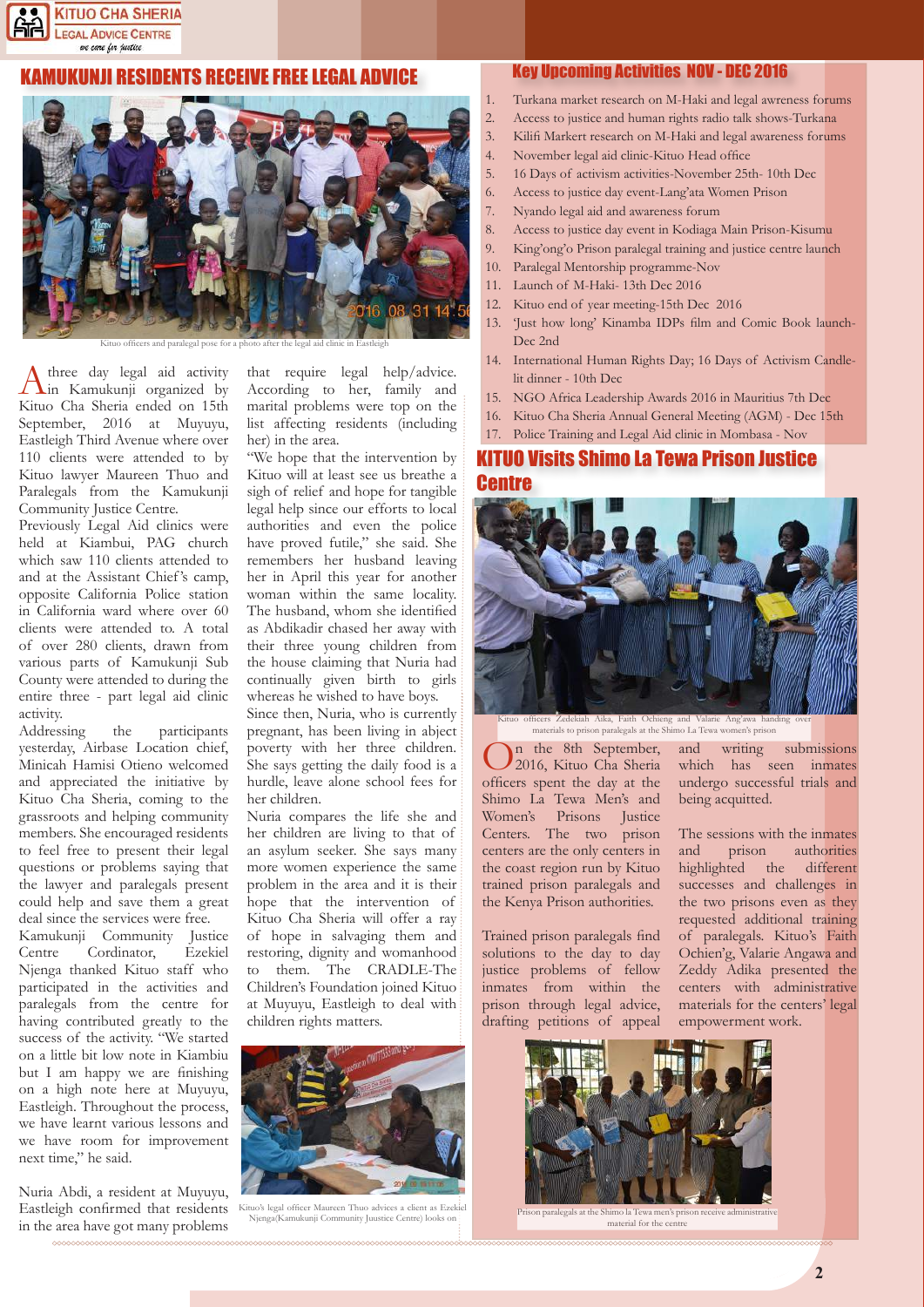# KITUO CONDUCTS M-HAKI TRAINING IN MOMBASA

### KITUO AT THE LEGAL AWARENESS WEEK 2016



Kituo officers Faith Ochieng and Valarie Ang'awa during the radio talk show at Baraka FM On 6th and 7th September, 2016 Kituo Cha Sheria conducted training on M-Haki for volunteer advocates and community paralegals from the Coast region. The advocates were drawn from Malindi and Mombasa and paralegals from our justice centres in Lamukhani,Kwale County and Kisauni in Mombasa.

The successful sessions were held at the Bliss Resort in Nyali, Mombasa and were meant to introduce our key stakeholders to M-Haki as Kituo cha Sheria is piloting the M-Haki platform to promote access to justice through which Kenyans can access legal aid through mobile phones, using the

number 0700777333. M-Haki seeks to reduce the time and distance taken to access legal advice-Haki Mkononi!

The M-Haki message in the region was also taken to the people in the coast region on Baraka FM ahead of upcoming community outreach forums.



A community paralegal makes a point during the paralegals' training in Mombasa

# KITUO'S ANNUAL LEADERSHIP AND COMMUNITY DIALOGUE 2016



**"The reasonable voice to Kituo** is the voice of the people and our essential mandate is to remain steadfast in supporting the people by initiating their participation in any form of decision making and involvement in development plans."

 This was the message at the Annual Leadership and Community Dialogue forum held on 30th September 2016 at the Flamingo Beach Resort in Mombasa.

The forum brought together the leadership and community members from the Coastal Counties of Mombasa, Lamu, Kilifi, Taita-

Taveta and Kwale and witnessed robust deliberations with about 150 Coast residents talking with their leadership emphasizing the role of community participation in development activities while seeking accountability.

Kituo has engaged communities at the Coast with support from USAID Kenya over the last 2 years involving diverse segments of society in the various counties under the Coast Conflict Intervention and Action Project and this forum served to mark the end of CCIA.



Kitus listen to compute the legal and legal and the legal articles were a to concern the legal and the Miliman<br>And the legal and the Milimanism were assembled and the Milimanism of the legal and the Milimanism were at the Law Courts

Kituo Cha Sheria participated at the Law Society of Kenya Legal Awareness Week 2016 held from Monday, 26th September to Friday, 30th September 2016 at the Milimani and Mombasa Law Courts. This year's theme was, "Improving access to justice through the use of Alternative Dispute Resolution (ADR)".

The acting Supreme court President Judge Mohammed Ibrahim opened this year's awareness week and called on Kenyans to embrace alternative dispute resolution mechanisms to help ease pressure on the country's legal system. Kituo Board of Directors Chair Anthony Mulekyo and member John Chigiti represented Kituo at the opening ceremony. Speaking at the function Advocate Mulekyo noted access to justice is a fundamental right enshrined in the Kenyan constitution and the government is now expected to fund legal aid as per the Legal Aid Act 2016.

Kituo's advocates from the Legal Aid and Education Department Mr. Anthony Mu (LAED) devotedly sat at the 2

stations to offer free legal advice to the public. About 200 clients received legal advice on land cases, succession, human rights violations, and employment issues among others in Nairobi and Mombasa. The objective of the Legal Awareness Week is to extend legal literacy and awareness to members of the public by providing an opportunity of engagement with lawyers.

Speaking at the close of the activities, LAED coordinator Ms. Rhoda Maina said that the week had been a success with the public receiving pro bono legal services and legal aid as well as showcasing our work to them. The week also saw 37 advocates recruited into Kituo's volunteer advocate scheme.



# KITUO HOSTS KIOS



taff at Kituo head off

n the 23rd September, Kituo Cha Sheria gladly hosted Katja Ilppola from KIOS Foundation joined by community human rights defenders from varoius parts of Nairobi. Human rights are the foundation of sustainable peace and development.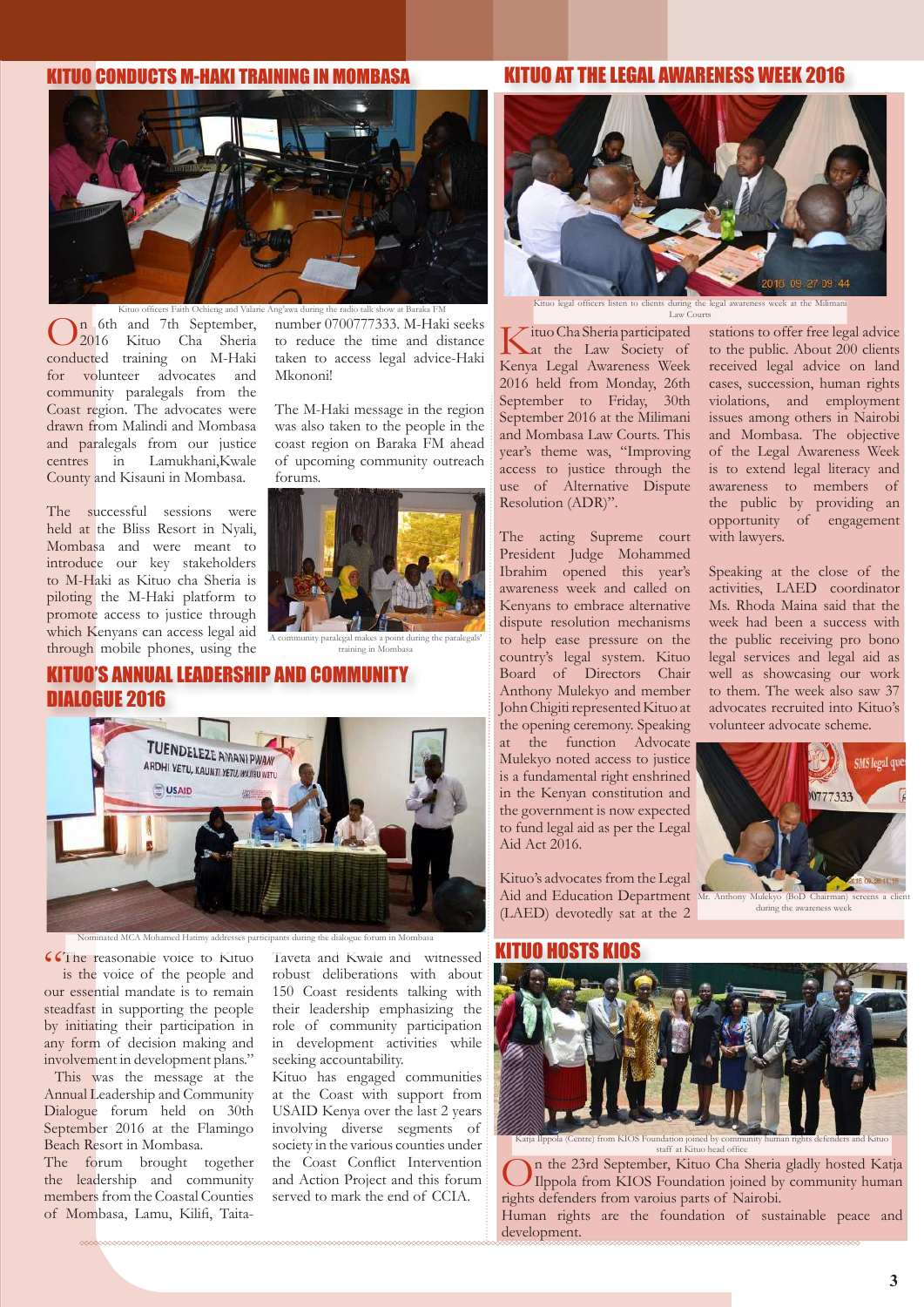

# I UNDERTAKES UNIVERSITY FORCED MIGRATION NINGS

n at Egerton Unversity law school

Kituo cha sheria through the Forced Migration Program (FMP) conducted 2 one-week long trainings for law students. The trainings were conducted between 10th – 28th 0ctober 2016. The objective was to train law students from Moi, Ergerton and Kabarak Universities Law students on Forced Migration, Inspire the university students to develop an interest in the study of Refugee law, Advocate for the universities to introduce the Refugee Law studies in their curriculum, Distribute the Refugee Law Training Manuals already developed by KITUO to the said universities as reference material and seek partnership with the respective universities for future lectures, training and other engagement. A total of 46 students attended the training in Moi university School of Law facilitated by officers from UNHCR, RAS, ODP, Kabarak, Judiciary & KITUO. The training was successful with a colorful graduation on the last day of the training. The

graduation was graced by the Moi University Acting Vice Chancellor Prof. Laban Ayiro, representative of KITUO Board Madam Joy Asiema, Moi University School of Law Dean Mr. Maurice Oduor. All the 46 students graduated with each receiving a certificate of participation. Books were donated to the Moi University School of Law library.

At Egerton university a total of 35 Egerton University School of Law students and 25 from Kabarak University Law School students attended. The training was also successful with a colorful graduation on the last day of the training. The graduation was graced by the representative of KITUO Board Madam Sally Mbeche, Kabarak Dean Mr. Elisha Ongoya and Egerton associate Dean representing Egerton Dean Prof. Michael Wabwile. 70 students graduated with each receiving a certificate of participation. Books were also donated to Egerton university school library.

# **SUCCESS STORY – MOSES HINZANO**<br>**N** *A* Oses Hinzano approached the item

Moses Hinzano approached Kituo Cha Sheria's Mombasa office for assistance regarding his terminal dues. After seeing Kituo advocate Ms. Nyawinda Aoko and stating his case a demand letter was issued to his former employer, Mombasa Slaughter House. They however failed to respond. Kituo then on behalf of Moses proceeded to file a suit in court for unfair termination of employment. Moses was dismissed from employment after being alleged to have stolen money from his employer. The matter was before Justice Makau. On 10th July 2015 Judgment was entered against the former Employer and ordered to pay Ksh 108,000 to our client.

They however failed to pay and Kituo proceeded to file warrants for attachments of property. The former employer being dissatisfied by the court judgment filed an Objectors Notice claiming that Kituo sued the wrong party. They claimed that the items Kituo had listed to attach were of Mombasa Slaughter House Ltd and NOT Mombasa Slaughter House. The matter proceeded for hearing and eventual on the 15th July 2016 they were ordered to pay our client  $180,000/$  = plus a certificate of service. Our client, Moses was paid the amount in full and the matter was settled.





SUCCESS STORY - ALEX MMERA MWALATI

Alex Mmera received his cheque from Christine Obiero as LAED staff join in at Kituo Head office

Alex Mmera Mwalati from Kakamega worked as a radio producer at Sauti Ya Rehema (Sayare RTVN) for seven years until October 2015 when he voluntarily chose to resign and pursue other things. He duly followed the process required in terminating one's employment by giving a notice period and diligently completing his tasks as he'd always done.

At the end of the working relationship with Sayare RVTN, Mmera requested payment of his outstanding arrears something which he got verbal commitments from the network management but which was not forthcoming. After several unfruitful attempts to get his dues, he decided to seek legal assistance. He approached the Milimani Commercial Court in Nairobi. "The Courts are where justice resides", he said. At the Commercial Court he was directed to Kituo Cha Sheria for further assistance. He walked through the gate at Kituo Cha Sheria, an organization he'd heard about but never interacted with before, in April 2016. Mmera was registered as a new Kituo client and given legal advice on the actions he needed to take to get his arrears. This was done before he was given another date to come and see a lawyer with all the relevant documents.

On 25th May, 2016 Mr. Mmera presented all the relevant documents (appointment letter, resignation letter and bank statements) necessary for his claim to Ms. Christine Obiero, a Kituo lawyer who advised the client, drafted demand letters and pleadings in pursuit of his claim. The employer remained non-committal to all communication from our client until the matter was filed in Nakuru-the nearest labour court to where Mmera was working. On being served the employer finally acknowledged the employee status of Mr. Mmera and the amount owed in arrears. After negotiations an agreement was put in place giving the formula of payment with Mmera receiving a cheque of Ksh. 138,000-the first installment in September 2016. The employer is expected to clear the balance by December 2016.

A beaming Mmera received the cheque as reward for his labour and persistence in pursuing his rights; he urges people to follow-up their issues where they feel deprived but as a good journalist warns that patience is key. He remains grateful to the team at Kituo for their work in giving hope to the poor and marginalized that they too have rights safeguarded in law that deserve to be pursued.